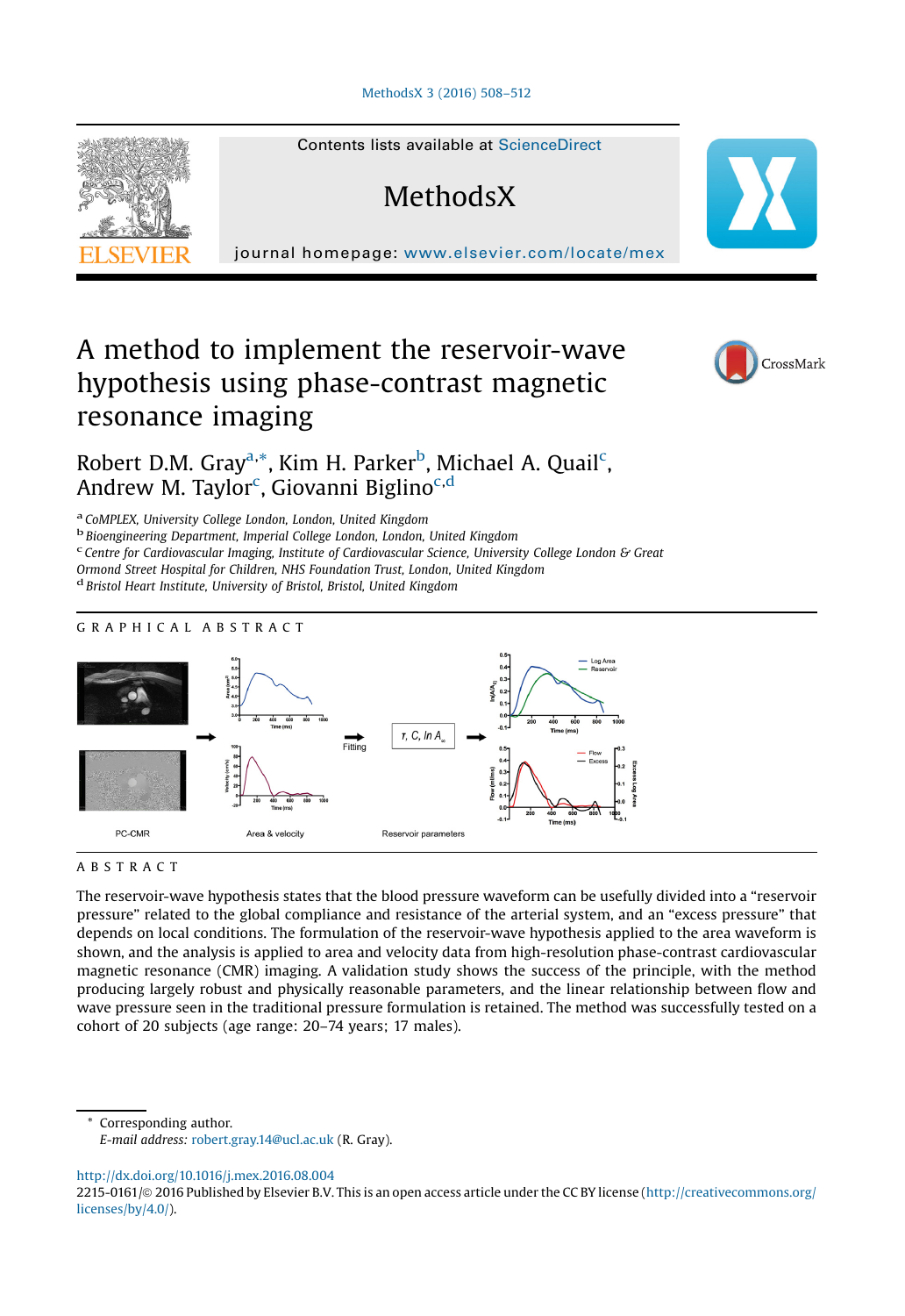This paper:

- Demonstrates the feasibility of deriving reservoir data non-invasively from CMR.
- Includes a validation cohort (CMR data).
- Suggests clinical applications of the method.
- ã 2016 Published by Elsevier B.V. This is an open access article under the CC BY license ([http://creativecommons.](http://creativecommons.org/licenses/by/4.0/)

[org/licenses/by/4.0/](http://creativecommons.org/licenses/by/4.0/)).

#### ARTICLE INFO

Method name: Implementation of the reservoir-wave hypothesis using phase-contrast magnetic resonance imaging Keywords: Hemodynamics, Wave intensity analysis, Windkessel, Magnetic resonance imaging, Reservoir, Ventriculo-arterial coupling

Article history: Received 30 January 2016; Accepted 22 August 2016; Available online 25 August 2016

#### Methods

#### Rationale

The reservoir (Windkessel) model of arterial mechanics [\[1\]](#page-4-0) represents the arteries as a single compliant compartment and with a single outflow resistance. This model predicts exponentially falling pressure in diastole, but not the sharp rise in pressure seen in systole. The more modern wave theory separates the pressure waveform into a combination of forward and backward travelling waves [\[2\]](#page-4-0). This analysis provides a good description during systole, where the separation produces an initial forward compression wave followed by backward reflected waves. However, in diastole this approach predicts large cancelling forward and backward waves to explain a falling pressure and a zero velocity [\[3\]](#page-4-0). The reservoir-wave hypothesis is an attempt to combine these two methods and benefits from the good predictions of the wave theory in systole and the reservoir theory in diastole.

In the reservoir-wave hypothesis  $[4]$ , the pressure waveform in diastole is fitted with a single exponential model from which the reservoir parameters are extracted. We can then calculate the reservoir pressure and the excess pressure, which refers to the remaining part of the pressure waveform when the reservoir is subtracted. The latter is found to have the interesting property of being proportional to the flow into the arterial system. This indicates that the nearly identical excess pressure ( $P_{ex}$ ) and inflow ( $Q_{in}$ ) waveforms result only from forward-traveling compression and decompression waves generated by the left ventricle [\[5\].](#page-4-0)

The reservoir-wave parameters describing the reservoir and excess pressure have been shown to have physiological and pharmacological significance. Their importance has been discussed in various areas including as a measure of left ventricular relaxation [\[6\]](#page-4-0), as being related to hypertension [\[7\]](#page-4-0), as a possible therapeutic target  $[8]$  and as a significant predictor of cardiovascular events carrying information for selection of pharmacological therapies [\[9\].](#page-4-0)

Considering the clinical value of the reservoir-wave model, an implementation of the method for medical imaging, and cardiovascular magnetic resonance (CMR) imaging in particular, is desirable.

#### Implementation

The analysis is incorporated in a Python script. CMR data provides area (A) and velocity (U) as functions of time, sampled with a set temporal resolution (approximately 10 ms), and hence the flow  $Q_{in} = UA$ .

In complete analogy to the derivation of the reservoir pressure, we derive the reservoir area as follows. We have an equation for the reservoir pressure [\[3\]](#page-4-0):

$$
\frac{dP_{res}}{dt} = \frac{(P_{res} - P_{\infty})}{RC} = \frac{Q_{in}(t)}{C}
$$
\n(1)

where R and C are the resistance and compliance of the arterial system respectively,  $Q_{in}$  is the flow of blood into the arterial system and  $P_{\infty}$  is the pressure at which flow through the circulation ceases. We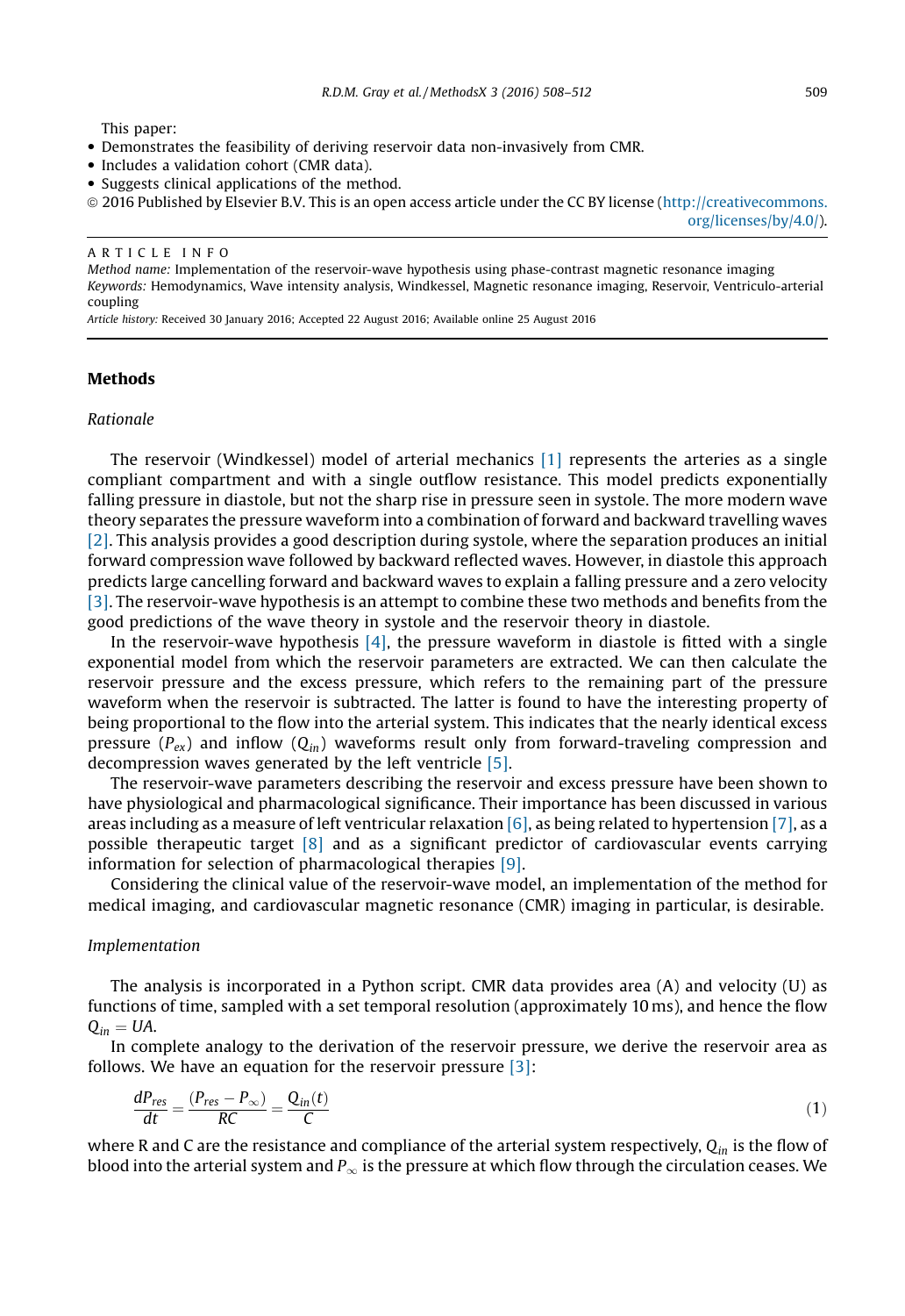formulate a relationship between pressure and area using distensibility [\[10\]](#page-4-0)

$$
D = \frac{1 dA}{AdP} = \frac{d \ln A}{dP} \tag{2}
$$

and we can then rewrite an expression for the reservoir pressure in terms of lnA

$$
\frac{d\ln A_{res}}{dt} + \frac{(\ln A_{res} - \ln A_{\infty})}{RC} = \frac{D}{C}Q_{in}(t)
$$
\n(3)

and solve to

$$
ln A_{res} = ln A_{\infty} + (ln A_0 + ln A_{\infty})e^{-\frac{t}{\tau}} + \frac{D}{C}e^{-\frac{t}{\tau}} \int_{0}^{t} Q_{in}(t')e^{\frac{t'}{\tau}}dt'
$$
(4)

where  $\tau = RC$ . t=0 is defined to be the start of systole and lnA<sub>0</sub> is the value of lnAat that time.

During diastole which starts at time  $t = T$ , we assume that the inflow  $Q_{in} = 0$ , and Eq. (4) becomes

$$
ln A_{res} = ln A_{\infty} + (ln A_0 - ln A_{\infty} + ln A_T)e^{-\frac{t}{\tau}}
$$
\n
$$
(5)
$$

where

$$
ln A_T = \frac{D}{C} \int_0^T Q_{in}(t') e^{\frac{t'}{T}} dt'
$$
\n(6)

Area is thus a function of the three reservoir parameters

$$
ln A_{res}(ln A_{\infty}, \tau, C) = ln A_{\infty} + (ln A_0 - ln A_{\infty} + ln A_T(\tau, C))e^{-\frac{t}{\tau}}
$$
\n(7)

The cut-off time T is set as the time when the inflow  $Q_{in}$  first goes to 0. The three parameters are then found by fitting Eq. (5) to the data after this point with the Levenberg-Marquardt nonlinear fitting algorithm using the Lmfit package in Python [\[11\]](#page-4-0).

This allows derivation of reservoir-wave information non-invasively based on CMR data. The derived parameters  $\tau$  and  $C$  are the same as those produced from invasive pressure measurements. The third parameter lnA $_{\infty}$  is not, but would be expected to carry important information analogously to  $P_{\infty}$  from the pressure formulation of the analysis.

An important difference from the pressure formulation is that the analysis requires knowledge of  $Q_{in}(t)$  in order to calculate lnA<sub>T</sub>. This means the analysis is limited to the ascending aorta where we can obtain a measurement of the volume flow rate into the whole arterial system.

#### Validation

In order to assess the feasibility of the analysis, area and velocity data was acquired by CMR from the ascending aorta position in a small cohort of subjects ( $n = 20$ ; age range: 20–74 years; 17 males). Ethical approval for analysis of CMR data for research purposes was in place. Data were acquired with a 1.5 T scanner (Avanto, Siemens, Erlangen, Germany) using two spine coils and one body-matrix coil. The imaging plane was planned just above the sinotubular junction, using orthogonal long axis cine images of the ascending aorta. The sequence was a prospectively triggered, spiral, velocity encoded spoiled gradient echo acquisition accelerated with SENSE [\[12\]](#page-4-0). The time resolution was 9.56 ms and the spatial resolution was  $2.1 \times 2.1$  mm. The breathhold was approximately 11 s and VENC was set at 180 cm/s in all cases. A and U signals were extracted by automatic segmentation propagation of the aorta using nonrigid registration, as described in detail elsewhere [\[13\].](#page-4-0)  $ln A_{\infty}$  and  $Q_{in}$  time series were calculated from these data, and then the reservoir analysis was run in Python as described. The resulting parameters are displayed in [Fig. 1.](#page-3-0) In 19 of the 20 cases, the fitting algorithm worked robustly and converged onto parameters than are physically realistic and with a reasonably tight distribution. The range of values was 121.05–2069.01 ms, while the values of  $ln A<sub>\infty</sub>$  ranged from 0.08 to 1.90. A representative case is shown in [Fig. 2,](#page-3-0) exemplifying the reservoir signal fitted to the raw log-area data,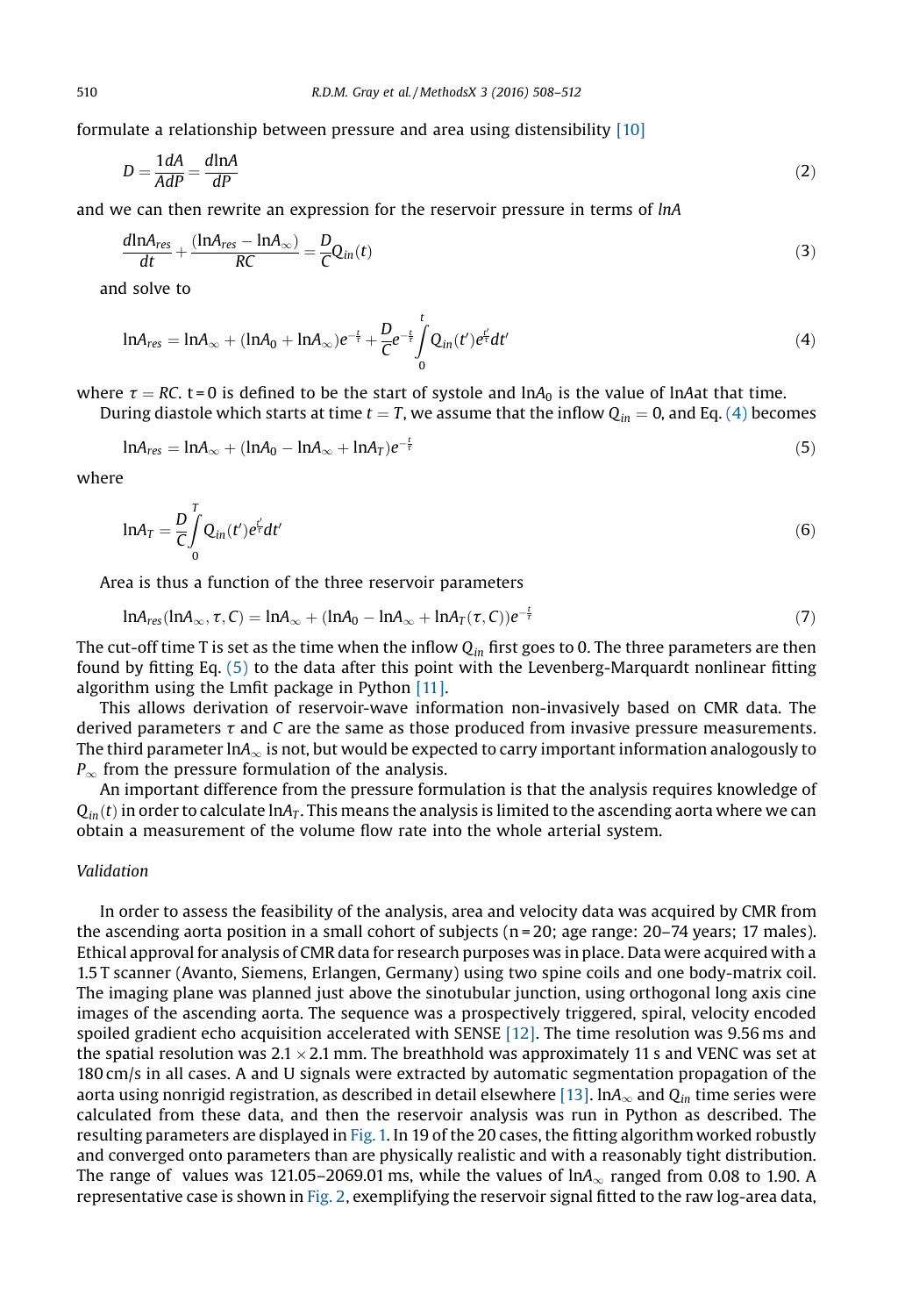<span id="page-3-0"></span>

Fig. 1. The reservoir area analysis gives physically reasonable and well-distributed  $\tau$  and  $\ln A_{\infty}$  parameters. Note that the fitting was not completed successfully in one patient, likely due to the noisiness of the area signal in that specific patient. Horizontal bars represent the median.



Fig. 2. Representative example data and reservoir-wave results. (A) Normalised log aortic area waveform (blue) and reservoir log area (green), which is found by fitting to the data in diastole. (B) Aortic flow (red) and excess log area (black) which is found by subtracting the reservoir from the raw data. The approximately linear relationship between flow and excess, which demonstrates the validity of this approach, is seen.

and the flow and excess log-area, in analogy to prior observations based on the pressure-formulation [\[3\]](#page-4-0).

In the majority of cases, the fitting was completed without issue and was robust. In most cases the Nelder-Mead simplex algorithm was also able to perform robust fitting. However, in some cases, a bounding of the fitting to physically reasonable parameters, such as setting  $\tau < 10,000$  was required. In one case, even bounding could not achieve a successful fit. We discuss this in the next section.

A second important consideration is diastolic flow. This is assumed to be negligible, but in many cases is not. This will affect the analysis and the fitted parameters and so should be taken into consideration, particularly if the analysis were to be performed in descending aortic data. A potential extension to this work would be a fitting of a general form of equation 4 to the data, not assuming negligible diastolic flow.

Clinically relevant applications in the future may include studying hypertensive patients, but also refining analysis of ventriculo-arterial coupling in patients with congenital heart disease, offering additional insight into arterial mechanics in scenarios where arterial wall properties (and hence the reservoir effect) can be compromised.

#### Limitations

We found that our method converged to seemingly reasonable parameters in 19 of 20 cases. Despite this, we have found the method has certain limitations. In particular, noisiness in the data can fairly easily confound the fitting algorithm. If noise or some other defect causes the diastolic log-area waveform to deviate too strongly from a simple decaying exponential then the parameter space